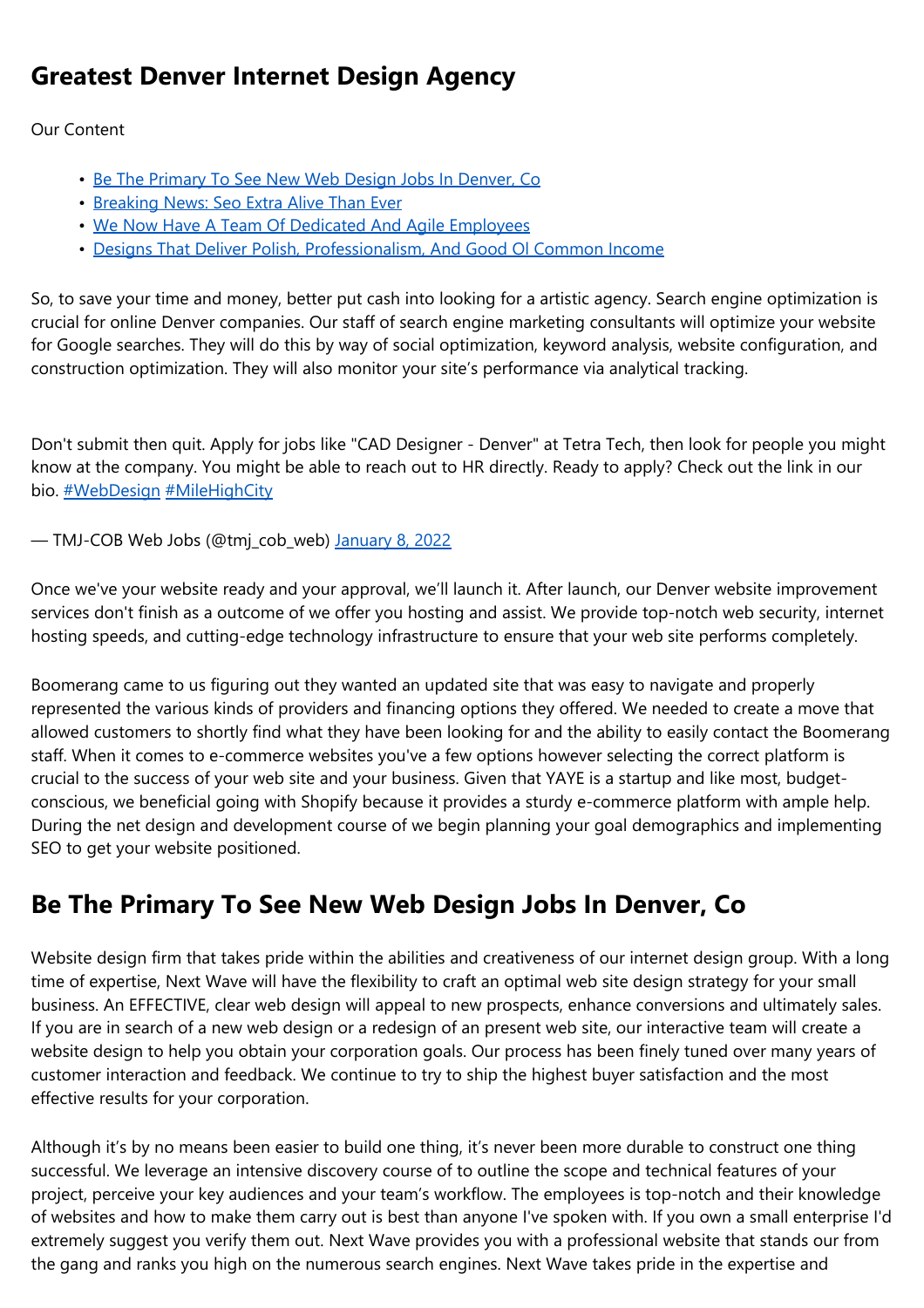creativeness of our Wix website design group.

- A bespoke web site design & consulting studio for startups & entrepreneurs all over the world.
- I will be using him again sooner or later after we do more updates to our web site.
- We mix subtle net design and growth, inbound advertising fundamentals and search engine advertising to construct an interconnected framework custom-made to your corporation.
- 80% of Internet users browse the Internet on their cellular system.
- We crush deadlines with lovely websites which may be built to final.
- Our local Denver UX UI design and improvement staff makes it simple in your web site users to seek out what they're in search of to streamline the sales and conversion process.

Your website is your most necessary advertising and sales device. We design and develop WordPress web sites that best represent your business and capabilities as a lead-generating, goal-converting staff member. web optimization is doubtless one of the most profound advertising instruments in native markets at present.

## **Breaking Information: Search Engine Optimization Extra Alive Than Ever**

I also provide web site design on Wordpress, Shopify, and different platforms, and can advocate one of the best platform for each websites' particular person needs. Our intentional curiosity means we're at all times in search of better, smarter, more practical methods to ensure your model thrives within the digital world. Join us on the path much less traveled and collectively we'll make something radically completely different.

We design and execute custom digital marketing plans made particularly for you. Not only will your web site look better than the competitors, however your potential clients may have no problem discovering you through popular search engines like google on each gadget. Developing a customized website could be time consuming, costly and contain so much work that not very many businesses truly do it.

EightySeven Web presents web hosting, weekly software updates, web maintenance, and consistent monitoring of net sites. Additionally, the corporate assists its clients with the visibility of their model on-line through SEO, content marketing, and hyperlink constructing. Vivial is a groundbreaking advertising technology company that gives omni-channel solutions proven to attach manufacturers of all sizes with potential clients, whereas engaging with present prospects. With an on-demand support workers, Vivial works behind the scenes in order that their shoppers can get again to running and growing their companies successfully.

Right. The link takes you to the main page, hit the information icon scroll way down - for a transcript , link. Right back to main page. Abhorrent web design.

#### — ADub Denver (@AMYCL4RK) [January](https://twitter.com/AMYCL4RK/status/1480926362382872576?ref_src=twsrc%5Etfw) 11, 2022

We labored asynchronously using Basecamp and loom videos to speak the design nuances. Since 2009, we have been building top quality net and cell apps that run quick and look great on each gadget.

#### **We've A Group Of Devoted And Agile Workers**

Colorado allows us to witness and experiment with design, images and expertise. Every mountain climbed, each lake swam – offers us extra ideas and feelings to translate into the code or expertise. As an entrepreneur, ABLAKA grew to become another creation to satisfy clients' expertise needs in the simplest and skilled means.

We attribute our success and our consistent buyer satisfaction to four particular requirements. The secret to success is to not reinvent but to reverse-engineer. We do the experimenting on our own time and convey you only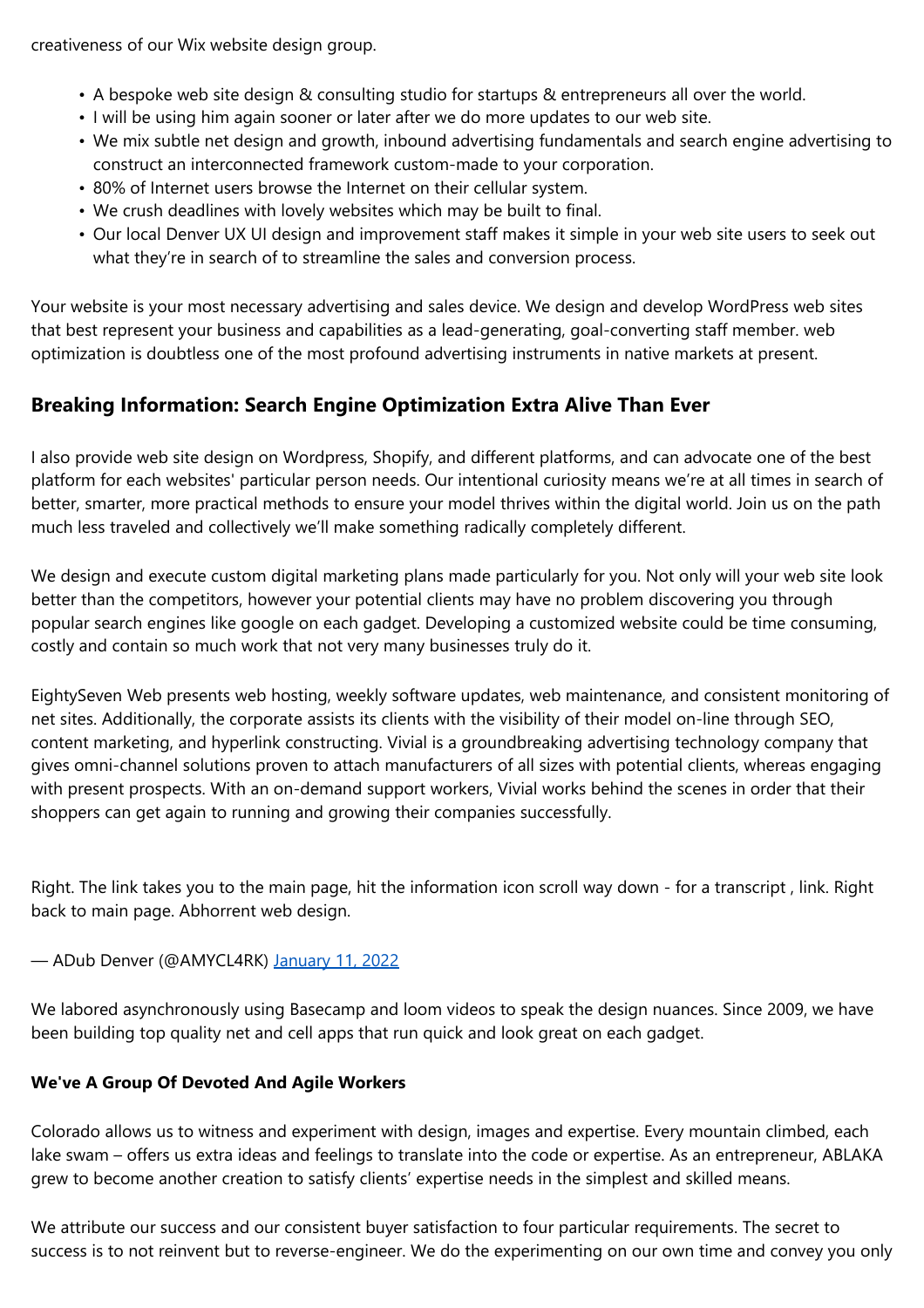the most ruthlessly efficient development methods which may be working today. What we do is build dependable, sustainable, future-proof machines that permit businesses to take full control over their development whereas securing their longevity and be in command of their future. And within the video above I pull again the curtain to point out, in forensic like detail, exactly how we create & deploy growth systems for businesses assist them 2x, 3x, 5x, and even 10x at report speeds... And it applies to each business, every industry, every country and everyone. Not only have been they the most price effective quote by far for my job, however they were quick, the final product seems...

Right. The link takes you to the main page, hit the information icon scroll way down - for a transcript , link. Right back to main page. Abhorrent web design.

— ADub Denver (@AMYCL4RK) [January](https://twitter.com/AMYCL4RK/status/1480926362382872576?ref_src=twsrc%5Etfw) 11, 2022

We often hear the nightmares of our prospect's past experiences with former web site providers and digital advertising professionals. We are completely dedicated to a superior buyer experience. This package is specifically designed for serious Colorado businesses who need to get more leads, dominate their competitors, and develop their business utilizing Google and the major search engines.

### **Seo Services**

Thrive Internet Marketing Agency is a full-service digital marketing agency. Attract, Impress, and Convert more leads online and get results with Thrive.

### **Obituary: Adam Evans Hobby - soprissun.com**

Obituary: Adam Evans Hobby.

Posted: Wed, 06 Oct 2021 07:00:00 GMT [\[source](https://soprissun.com/2021/10/06/obituary-adam-evans-hobby/)]

Whatever your need is, our various staff of full stack net designers, developers and testers specialize in each major software program development platform obtainable. We are absolutely capable of making your software program goals a [denver](https://denverdigitalagency.com/denver-web-design/) design reality. Our builders take the time to research and plan your company's industry to supply the most effective method, tools and frameworks to perform the aim of the net site. 38 % of searchers will cease partaking with a website if the content material or structure is unattractive. A company's web site is the primary impression on-line, and seventy five p.c of customers and prospects are judging a company on their web site. From the design to the development, all of this matters for an organization.

We work onerous to nurture and domesticate long fruitful relationships. Although we'd hate to see it occur, you're free to move your web site to a third-party firm. Since your website is constructed utilizing WordPress, you'll be able to transfer it to simply about any web host. Select from a group of pre-defined companies that meet your wants.

We may help you meet or exceed your small business objectives with a internet site that is designed in your company's particular wants. Contact our Denver Web group get a free net design session. Throughout the lifetime of your web site, you will need to repeatedly add and update content material and provide additional functionality. Great high finish internet design continues to learn your corporation even after you've made that crucial first impression in your audience. [newline]By choosing one of the main Denver website design firms in Colorado, you'll be able to anticipate your business to grow in unprecedented methods online.

A CMS provides you the liberty to makes modifications in your site without disturbing its soul. You can not make a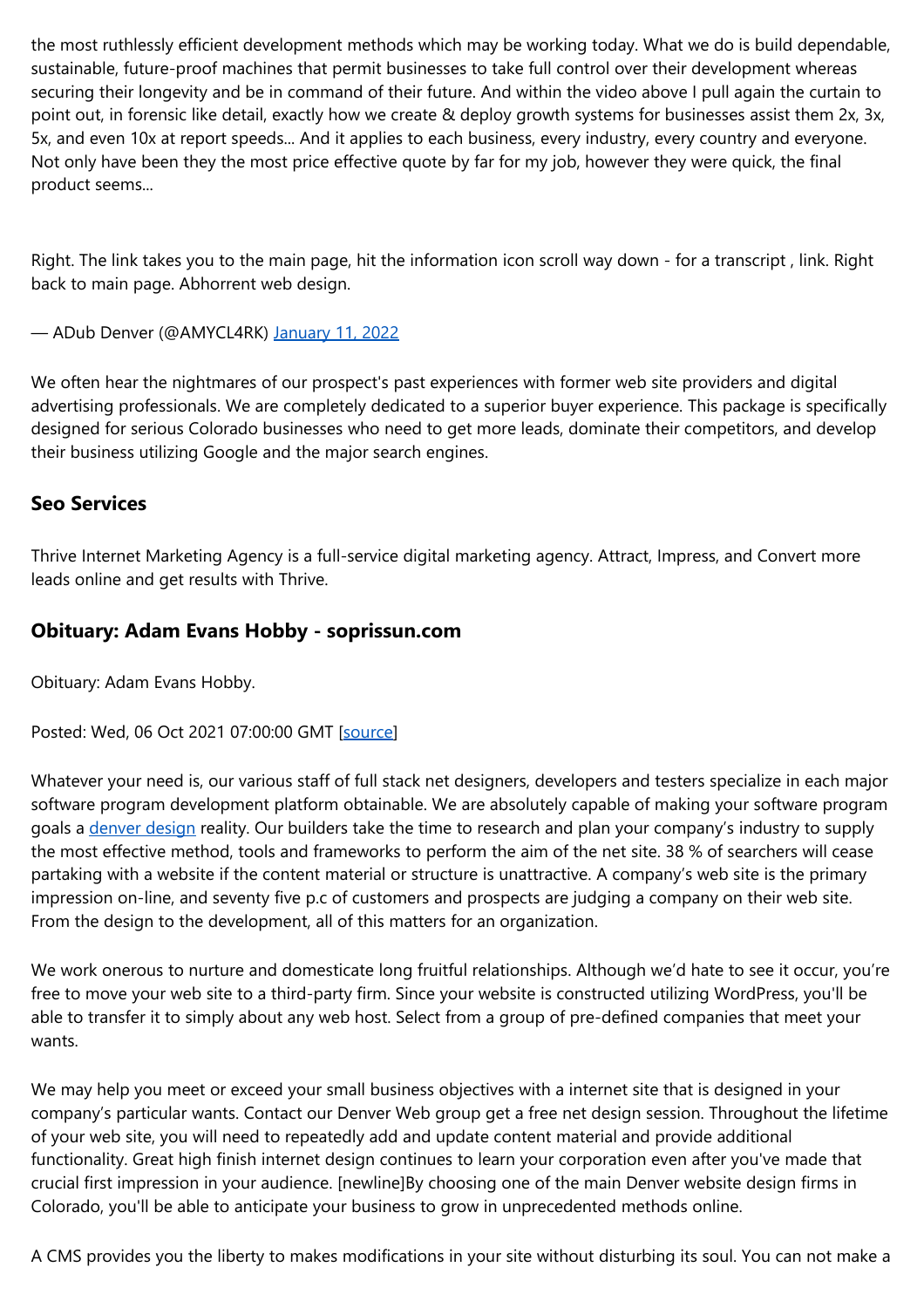successful website by merely having a beautiful design and structure. You want to engage the consumer and make it a worthwhile expertise in your person. To make your user's every go to pleasant, you presumably can incorporate good photographs, well-written content, movies, animations, interactive quizzes, and contests. Working with a group of developers the place your project passes through many random sources is a challenging task. But in Bishop WebWorks Denver, we allocate a dedicated particular person in your project. The Dedicated project manager will make things simpler for you.

The easy fact is that many individuals don't have the time, know-how, or will to do it. Our Content Management Plans have been created to provide you peace of mind that if you write that stellar article, it can be placed on your website in fast order. UPQODE assures you to ship an e-commerce web site that is extremely responsive and quick throughout all devices– you'll subsequently get to control how website visitors perceive your retailer. This service is what locations Denver Web Design forward of its competition.

Groundwrk brings its edgy, irreverent style to the Denver internet design scene. Our designs are built to point out who you might be, showcase your model, and to make it simple for your prospects to get what they want, after they want it. With a state-of-the-art, responsive, and visually beautiful web site, you'll maximize your business's popularity and appeal.

Don't submit then quit. Apply for jobs like "CAD Designer - Denver" at Tetra Tech, then look for people you might know at the company. You might be able to reach out to HR directly. Ready to apply? Check out the link in our bio. **[#WebDesign](https://twitter.com/hashtag/WebDesign?src=hash&ref_src=twsrc%5Etfw) [#MileHighCity](https://twitter.com/hashtag/MileHighCity?src=hash&ref_src=twsrc%5Etfw)** 

— TMJ-COB Web Jobs (@tmj\_cob\_web) [January](https://twitter.com/tmj_cob_web/status/1479964407434080256?ref_src=twsrc%5Etfw) 8, 2022

Our code is compressed, optimized, and minified to reduce server requests and page load times. Each web page is structured in a way that makes sense to search engine crawlers. Our web sites are designed to be accessible to visually impaired customers, and to those without JavaScript, CSS, or images enabled. Denver web optimization Services Expert is a full service web optimization and Denver Web Design company with 8 places nationwide.

#### **Request Website Growth Companies From Rounded Digital**

Our professional internet designers work immediately with you throughout and after the design process to ensure your website stays current with your corporation goals. [newline]Once your new design has been launched, we remain committed to you and your success. We're ahead thinkers, and we're at all times working to establish new alternatives to make your website do extra for your business. Our Website Complete Solution (or WCSI) is a monthly net and search engine optimization package deal designed for success! For one inexpensive month-tomonth payment, our skilled team builds you a plan designed to grow with your corporation. AZENCE started as a Colorado net design firm based mostly in Denver, however we've since expanded our companies to Video Marketing, Social Media, YouTube Video Marketing, web optimization, and Virtual Events. Even though we're based mostly in Colorado, we do serve a world clientele including clients from Asia, Europe, South America and the Middle East. I will work personally with you to discuss your website or graphic design wants, and provide you with a free estimate.

## **5 Best Web Hosting in Portland, OR - Kev's Best**

5 Best Web Hosting in Portland, OR.

Posted: Thu, 09 Dec 2021 08:29:40 GMT [\[source](https://kevsbest.com/best-web-hosting-in-portland-or/)]

Allows firms to quickly assemble teams which have the right expertise for particular tasks. The color scheme of